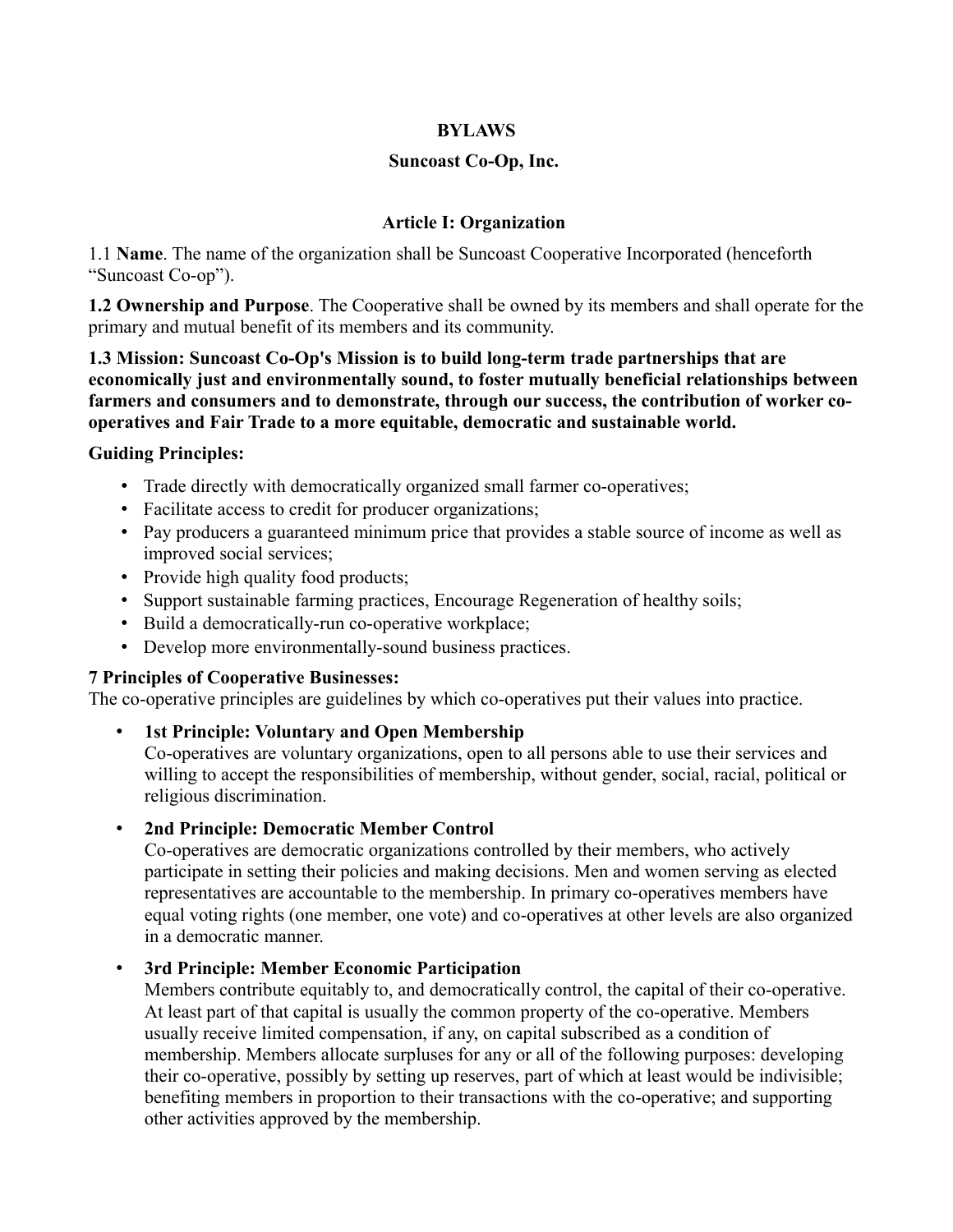# • **4th Principle: Autonomy and Independence**

Co-operatives are autonomous, self-help organizations controlled by their members. If they enter to agreements with other organizations, including governments, or raise capital from external sources, they do so on terms that ensure democratic control by their members and maintain their co-operative autonomy.

# • **5th Principle: Education, Training and Information**

Co-operatives provide education and training for their members, elected representatives, managers, and employees so they can contribute effectively to the development of their cooperatives. They inform the general public – particularly young people and opinion leaders – about the nature and benefits of co-operation.

### • **6th Principle: Co-operation among Co-operatives** Co-operatives serve their members most effectively and strengthen the co-operative movement by working together through local, national, regional and international structures.

### • **7th Principle: Concern for Community** Co-operatives work for the sustainable development of their communities through policies approved by their members.

1.4 Fiscal Year starts July and ends in July

1.5 The business office location is at 3152 Finch drive, Holiday FL.

# **Article II: Membership**

2.1 **Eligibility**. Membership in the Cooperative shall be open to any individual who is in accord with its purposes and is willing to accept the responsibilities of membership.

2.2 **Nondiscrimination**. Membership shall be open without regard to any characteristic that does not directly pertain to a person's eligibility.

2.3 **Admission**. Any eligible person may be admitted to membership upon submitting an application and investing equity in an amount and on such terms as determined by the Board of Directors.

# 2.4 **Membership Levels.**

- Patron- Any customer who uses our marketplace is charged a 10% surcharge; no benefits The first 2 orders are free with no surcharge.
- Member- Anyone that pays \$25 annual ; ½ off on all fee events. No Surcharge fee. Equity in the Co-Op , Preferred patron

2.5 **Rights**. Members have the right to elect the Cooperative's Board of Directors, to attend meetings of the Board, to receive notice of and attend membership meetings, to petition as described in these bylaws, and to approve amendments to these bylaws. Each member shall have one vote and no more on all matters submitted to members. The rights of members shall be understood to apply only to active members in good standing. All rights and responsibilities of members are subject to the bylaws as they may be amended from time to time.

2.6 **Responsibilities**. Members shall keep current in equity investments due to the Cooperative, shall keep the Cooperative informed of any changes in name or current address, and shall abide by these bylaws and the policies and decisions of the Cooperative or the Board. A member who upholds these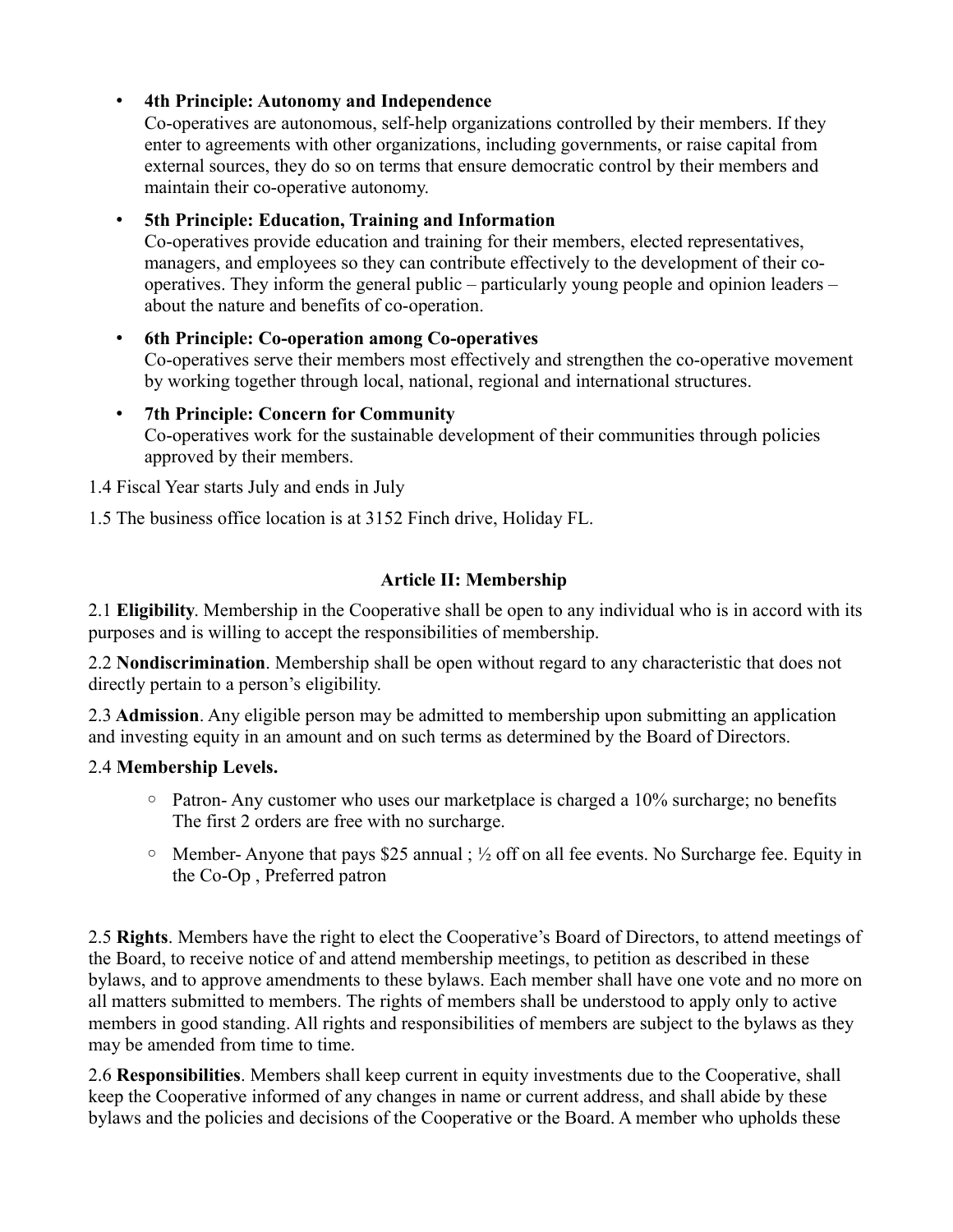responsibilities is considered an active member in good standing.

2.7 **Termination of Membership**. A member may terminate his or her membership voluntarily at any time by written notice to the Cooperative. Membership may be terminated involuntarily by the Board for cause after the member is provided fair notice of the reasons for proposed termination and has an opportunity to respond in person or in writing. Cause may include intentional or repeated violation of any provision of the Cooperative's bylaws or policies, actions that will impede the Cooperative from accomplishing its purposes, actions or threats that adversely affect the interests of the Cooperative or its members, willful obstruction of any lawful purpose or activity of the Cooperative, or breach of any contract with the Cooperative.

2.8 **Return of Equity**. Equity shall be returned upon termination of membership in the Cooperative, under terms determined by the Board, provided that the Board has determined that the equity is no longer necessary for the reasonable or prospective capital needs of the Cooperative.

2.9 **Unclaimed Property.** If a member voluntary or involuntarily terminates membership in the cooperative, and fails to inform the cooperative of his or her mailing address, then the equity and patronage dividend amount allocated to that member will be forfeited by the member to the cooperative.

2.10 **Non transferability**: Membership rights and member equity may not be transferred in any manner.

# **Article III: Member Meetings**

3.1 **Annual Meeting**. A membership meeting shall be held each year at a time and place to be determined by the Board. The purpose of such meetings shall be to hear reports on operations and finances, to review issues that vitally affect the Cooperative, and to transact such other business as may properly come before the meeting.

3.2 **Special Meetings**. Special meetings of the membership may be called by the Board, either by decision of the Board or in response to a written petition of 5% of the active members. Notice of special meetings shall be issued to members. In the case of a petition, notice of the special meeting will be issued within ten (10) days after a presentation of the petition to the Board. No business shall be conducted at that special meeting except that specified in the notice of meeting. Decisions made at any special meeting are advisory only.

3.3 **Notice of meetings**. Notice of the date, time, place and purpose of each meeting of the membership shall be posted in a conspicuous place at the Cooperative and communicated to members not less than four (4) weeks prior to the date of the meeting.

3.4 **Voting.** Voting shall be accomplished through methods and means established by the Board. Notice of the vote shall be posted in a conspicuous place at the Cooperative and communicated to members not less than four (4) weeks prior to the end of the election period. Unless otherwise stated in the articles of incorporation, or these bylaws, or required by law, all questions shall be decided by a vote of a majority of the members voting thereon. Proxy voting is not allowed.

3.5 **Quorum.** At any meeting of the members, or for any vote of the members, a quorum necessary for decision-making shall be *10*% of the total number of members or *4* members.

# **ARTICLE IV: Board of Directors**

4.1 **Powers and Duties**. The Board of Directors ("the Board") shall be composed of nine directors,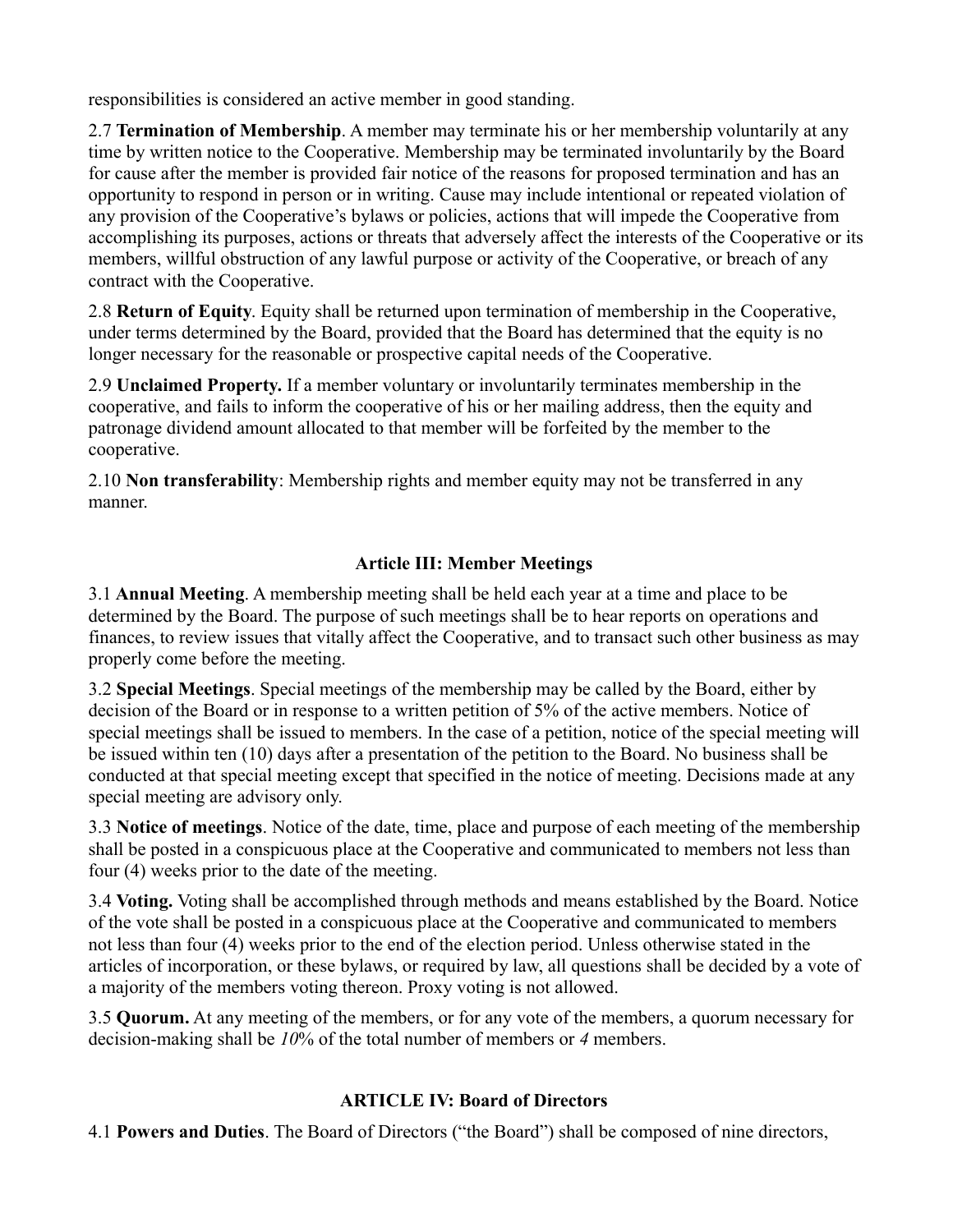elected from among members of the Cooperative. The Board shall have full power to govern the Cooperative, including, but not limited to, hiring management and evaluating its performance, and assuring that the mission of the Cooperative is carried out.

4.2 **Terms and Elections**. Elections shall occur annually, in a manner prescribed by the Board. Founding directors shall have starting term of 9 years, unless removed or resign. Directors shall serve a term of three (3) years and shall serve staggered terms so that approximately one-third (1/3) of the Board is elected each year.

4.3 **Vacancies**. Any vacancy among Directors elected by the members may be filled by appointment by the Board. A Director so appointed shall complete the pertinent term.

4.4 **Removal**. A Director may be removed by decision of 2/3 of the remaining Directors for conduct contrary to the Cooperative or failure to follow Board Code of Conduct

4.5 **Meetings**. The Board shall hold regular meetings at such time and place as it shall determine, and all Directors shall be notified in writing of said meeting at least ten (10) days in advance. The time and place of all meetings shall be posted in a conspicuous place at the principal offices of the Cooperative not more than one day after calling of the meeting. Meetings shall be open to all members unless the Board decides to go into executive session regarding confidential matters such as: labor relations or personnel issues; negotiation of a contract; discussion of strategic goals or business plans, the disclosure of which would adversely impact the Cooperative's position in the marketplace; and/or discussion of a matter that may, by law, be considered confidential.

4.6 **Action without a Meeting**. Any action required or permitted to be taken at a meeting of the Board of Directors may be taken by written action affirmed by all of the directors. The action is effective when affirmed by all of the directors, unless a different effective time is provided in the action.

4.7 **Quorum**. A majority of the current Directors shall constitute a quorum and no decisions will be made without a quorum.

4.8 **Conflicts of Interest**. Directors shall be under an obligation to disclose their actual or potential conflicts of interest in any matter under consideration by the board. Directors having such a conflict shall absent themselves from discussion and decision of the matter unless otherwise determined by the Board. No employee of the Cooperative may serve on the Board.

4.9 **Officers**. The Board will designate officers according to the requirements of state law and as necessary for the effective conduct of Board business. All directors are considered Co-President and a rotating share of duties will be organized for the market.

4.10 **Indemnification**. The Cooperative shall indemnify and reimburse each present, past and future Director and officer for any claim or liability (including expenses and attorneys fees actually and reasonably incurred in connection therewith) to which such person may become subject by reason of being a Director or officer. Such indemnification shall be made only if it is determined by the Board that the Director or officer acted in good faith in the reasonable belief that his or her action was in the best interests of the Cooperative, or as otherwise allowed by law.

# **ARTICLE V: Patronage Dividends**

5.1 **Allocations to members**. The Cooperative shall allocate and distribute to members the net profit from business done with them in such a manner as to qualify them as patronage dividends consistent with cooperative principles, applicable state and federal laws and generally accepted accounting principles. The Board shall determine when and how such allocations and distributions will be made.